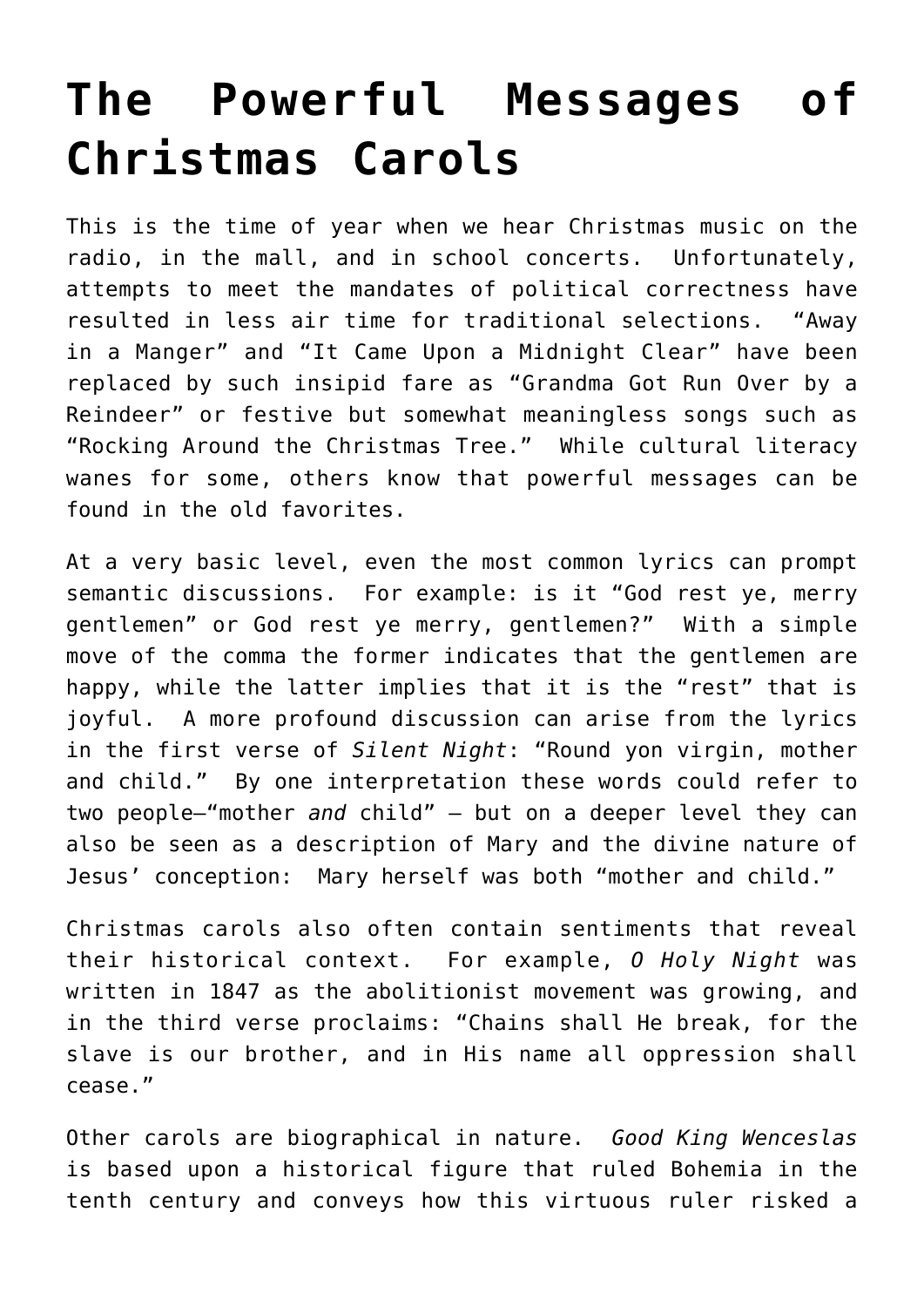bitter winter storm to rescue an impoverished peasant. The king was accompanied on his mission by a young servant who begins to succumb to the elements: "Sire, the night is darker now/and the wind blows stronger./Fails, my heart, I know not how, I can go no longer."

The good king tells his servant to proceed in the snowy ground by stepping into his footsteps: "Mark my footsteps, my good page;/tread thou in them boldly./Thou shalt find the winter's rage/ freeze thy blood less coldly." The imagery is clear: The king is lifting his servant's burden by breaking a path for him. On one hand, the carol presents a lesson on caring for the poor; however, on a higher plane it hearkens to another King who will help us on life's journey if we tread in His footsteps.

Another carol influenced by biographical events is *I Heard the Bells on Christmas Day*. After losing his wife in a tragic accident in 1861, Henry Wadsworth Longfellow fell into a deep despair. His journal entries on Christmas Day that year and the next expressed his profound sadness: "How inexplicably sad are all holidays," and "A 'merry Christmas' say the children, but there is no more for me." Then in 1863, Longfellow's son was seriously wounded during a Civil War battle. That year, his journal is altogether silent on Christmas day.

However, on December 24, 1864, Longfellow wrote a poem that stirs the heart. Set to music in 1872, his words describe the intense despondency that had consumed him for years: "And in despair I bowed my head./There is no 'peace on earth' I said./For hate is storm and mocks the song/of peace on earth, goodwill to men."

But these sentiments that grew from his personal tragedies are followed in the next verse with words that celebrate his victory over hopelessness: "Then pealed the bells more loud and deep:/ 'God is not dead nor does He sleep.'/The wrong shall fail, the right prevail,/with peace on earth, goodwill